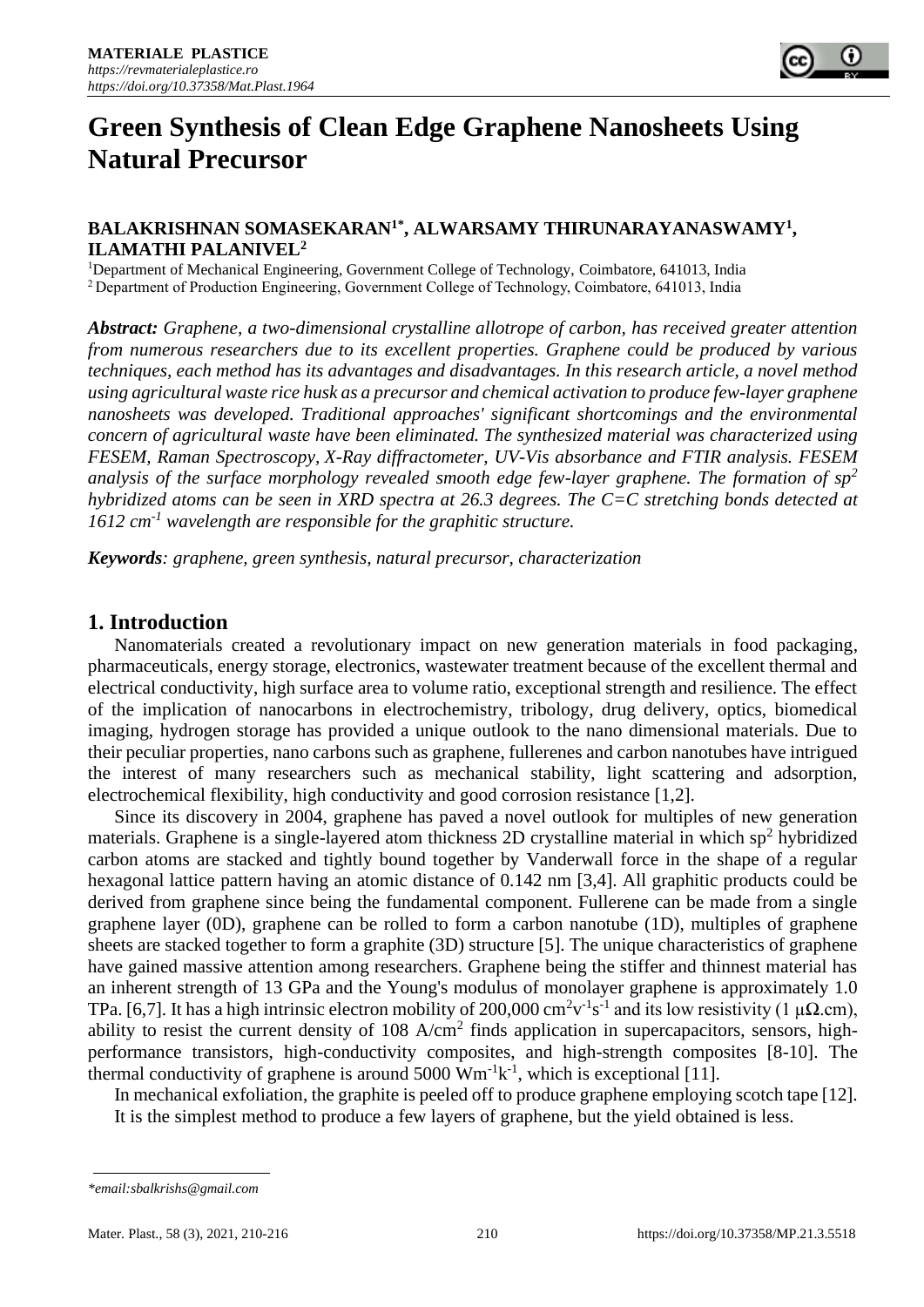The liquid phase exfoliation technique uses a solution in which graphite is dispersed in organic solvent and then further sonicated to separate the graphene layers. The sonicated solution is then centrifuged at different frequencies to produce pristine graphene [13]. It is a time-consuming process and the synthesized graphene is not of uniform thickness [14].

Chemical exfoliation is also known as the hummers process in which graphene oxide is produced by oxidizing using chemical substances  $NaNO<sub>3</sub>$  and  $KMnO<sub>4</sub>$ . Further, the graphene oxide is reduced to derive graphene. Even though the yield is high, the defects on graphene sheets are inevitable. The complexity of the process is the usage of toxic reducing agents and the liberation of hazardous gases [15]. Carbon atoms are made to deposit on a substrate to produce graphene using chemical vapor deposition. The process molecules were maintained at a particular pressure and temperature for the reaction to occur and the gaseous reactants are generally deposited on nickel or copper substrate [16,17]. High quality and high purity graphene could be achieved. However, it has its disadvantage like difficulty in achieving uniform deposition of carbon, operating at high temperature, the complication in thickness control [18]. Thermally heating the single crystalline silicon carbide leads to epitaxial growth of graphene sheets on SiC. The layers can be controlled and ordered graphene can be produced. The high operating temperature is the principal disadvantage of this process [19].

Graphene synthesis by conventional methods has its advantages and disadvantages. These led researchers to focus on a green cost-effective method for synthesis, which includes using natural precursors and reducing the usage of toxic chemicals. In this research work, agricultural waste was used to synthesize graphene and characterized by various techniques.

#### **2. Materials and methods**

The dismissal and environmental issue of agricultural waste rice husk ash (RHA) has implied its usage as reinforcement in many applications. The researchers have focused on it because of its significant elements  $SiO_2$  (91%), carbon (4%),  $Al_2O_3$  (3%) and minor traces of CaO, MgO, Fe<sub>2</sub>O<sub>3</sub> and K2O. These elements have created a significant impact on the fields of production of high purity silicon nanoparticles, silicon carbide, amorphous silica, porous carbon, silicon nitride, binder and insulating material in construction and refractory industries; activated carbons from RHA acts as anti-cleansing agents and also a suitable material for water purification. The amorphous silica derived from RHA is used in applications of waterproofing chemicals, solar panels, bio-fertilizers, cosmetics, anti-caking agents for the food packaging industry, flame retardants [20-22].

Rice husk (RH) was retrieved from the agricultural fields and rinsed thoroughly with distilled water to eliminate impurities and other contaminants, further dried for 24 h. The brown RH was converted to black RHA through the charring process of heating at  $200^{\circ}$ C for 1 h in the air. Three grams of carbon-rich RHA were mixed with 15 g of chemically activating agent potassium hydroxide (KOH) and ground using a mortar for 15 min. The mixture was compacted and covered with ceramic wool and sacrificial RHA in a porcelain crucible to resist oxidation at high temperatures. A large ceramic crucible was used to accommodate the crucible. RHA was annealed in the furnace for 2 h at  $800^{\circ}$ C to activate it. To eradicate the entrapped k elements, the sample was stirred for 6-7 h in deionized water after the chemical activation treatment. After that, the solution was filtered and treated with deionized water several times. The resulting sample was dried at 100°C for 24 h. Figure 1 depicts the process of green synthesis of graphene from RH.

The synthesized material was further characterized by various characterization techniques. The microstructure of graphene nanosheets was studied using a field emission scanning electron microscope (FESEM). X-ray diffraction (XRD) running at a constant scan speed of 10 degrees per minute with a Cu-Kα radiation source ( $\lambda$ =1.54 A<sup>o</sup>) and scan range from 5 to 80 degrees at a constant voltage of 40 kV and 30 mA was used to investigate the crystal structure. After dissipating the obtained graphene powder in distilled water and evaluating the spectra against distilled water as a reference, the absorbance of graphene was investigated using a UV-Vis double beam spectrometer [23]. The sample's size distribution was determined using a zetasizer nano ZS 90 (Malvern instruments) by dispersing the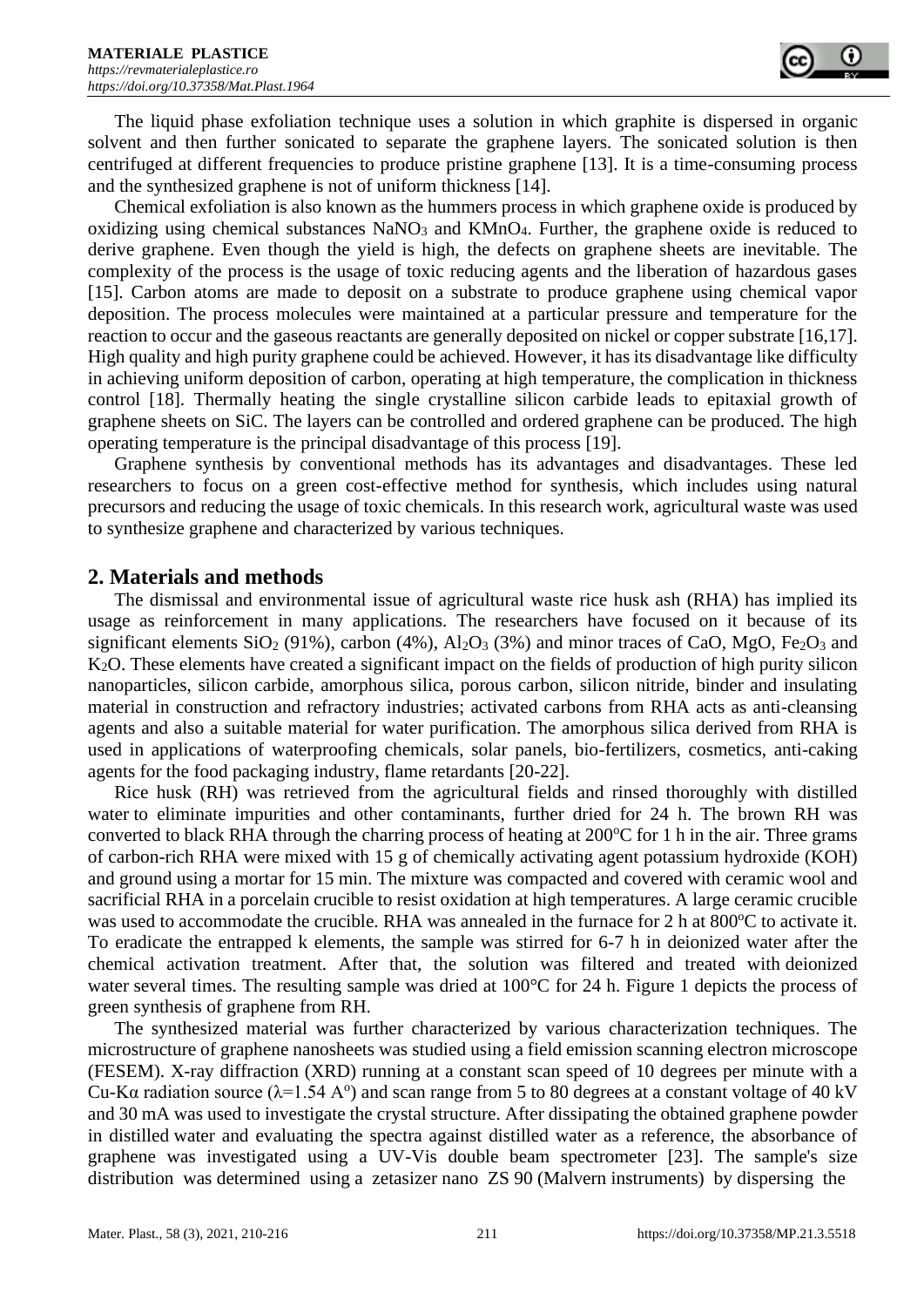

**Figure 1.** Schematic process flow chart for green synthesis of graphene using agricultural waste

sample in distilled water. Fourier transform infrared (FTIR) spectra in the range of 4000 - 400 cm<sup>-1</sup> were recorded on a Perkin Elmer spectrometer. Raman spectroscopy (LabRAM HR800) at 532 nm excitation wavelength at room temperature is used to determine the vibrational modes of molecules in the sample.

### **3. Results and discussions**

The surface morphology examined in FESEM is shown in Figure 2. It is clear that thin layered structures of graphene flakes were formed with sharp edges employing the insinuation of potassium atoms into the rice husk ash, causing the elimination of amorphous carbon.



**Figure 2.** FESEM morphology of rice husk derived graphene

The XRD spectra are shown in Figure 3. At 26.3°, a strong diffraction peak emerged, corresponding to the breaking of amorphous carbon bonds and the development of graphene in the (002) plane. The absorbance spectra of suspended graphene particles are seen in Figure 4. The  $\pi$ - $\pi$ <sup>\*</sup> conjugation network is responsible for the absorbance peak at 265 nm, indicating the formation of  $sp<sup>2</sup>$  carbon atoms [24].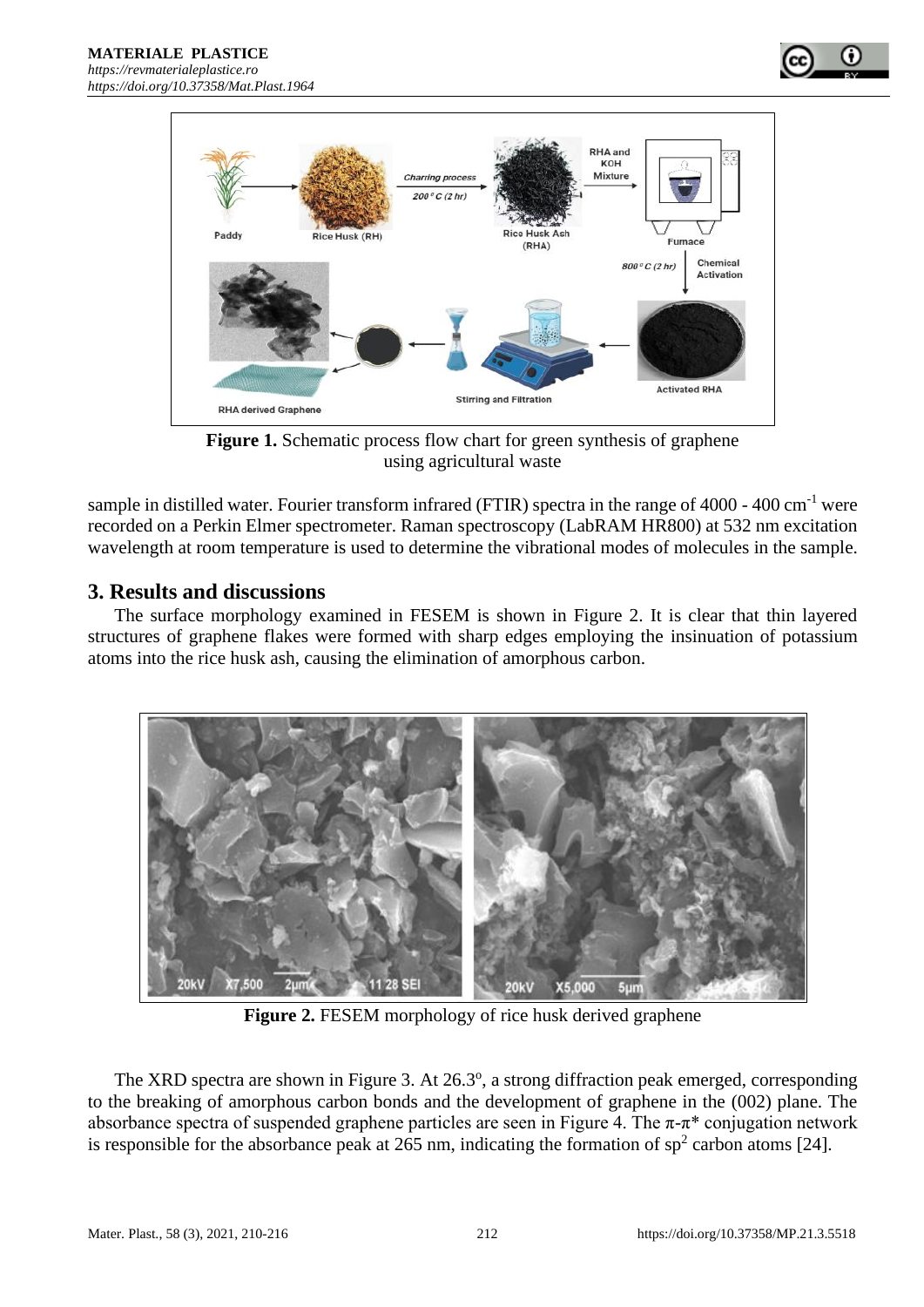

**Figure 3.** XRD spectra of the graphene at the (002) plane



**Figure 4.** UV-Vis Spectra of graphene derived from rice husk

The distribution of particle sizes was calibrated using dynamic light scattering (DLS). The spatial amplitude of light scattered overtime is calculated using DLS. The average particle size distribution is about 60–70 nm, as seen in Figure 5. The role of functional groups in the prepared sample as determined by FTIR spectroscopy is seen in Figure 6. The vibration stretches of symmetric C-H bonds produce the peak at 2990 cm<sup>-1</sup>. The peak at wavelength  $1612 \text{ cm}^{-1}$  corresponds to aromatic C=C stretching bonds, which are the skeleton of the graphinic structure and confirms the formation of graphene nanosheet [25].

The number of layers present is determined using Raman spectra, an essential method for the characterization of graphene. Three distinct peaks D band, G band, and the 2D band were observed at frequencies of 1354, 1588 and 2731 cm<sup>-1</sup>, respectively, as depicted in Figure 7. The 2D peak confirms the formation of  $sp^2$  hybridized carbon atoms (graphinic structure). The in-plane vibrations of C-C stretching are responsible for the G peak. The D peak in graphene corresponds to disordered structural and edge defects. Defectivity is shown by the ratio of the intensity of the D band  $(I_D)$  to the intensity of the G band  $(I_G)$ . The  $I_D/I_G$  ratio of 0.72 indicates that the hexagonal layer of carbon is disordered [26]. The ratio of peak 2D and G intensities  $(I_{2D}/I_G)$  is used to determine the number of graphene layers. The I2D/I<sup>G</sup> ratio of 0.84 indicates the formation of few-layer graphene nanosheets [27].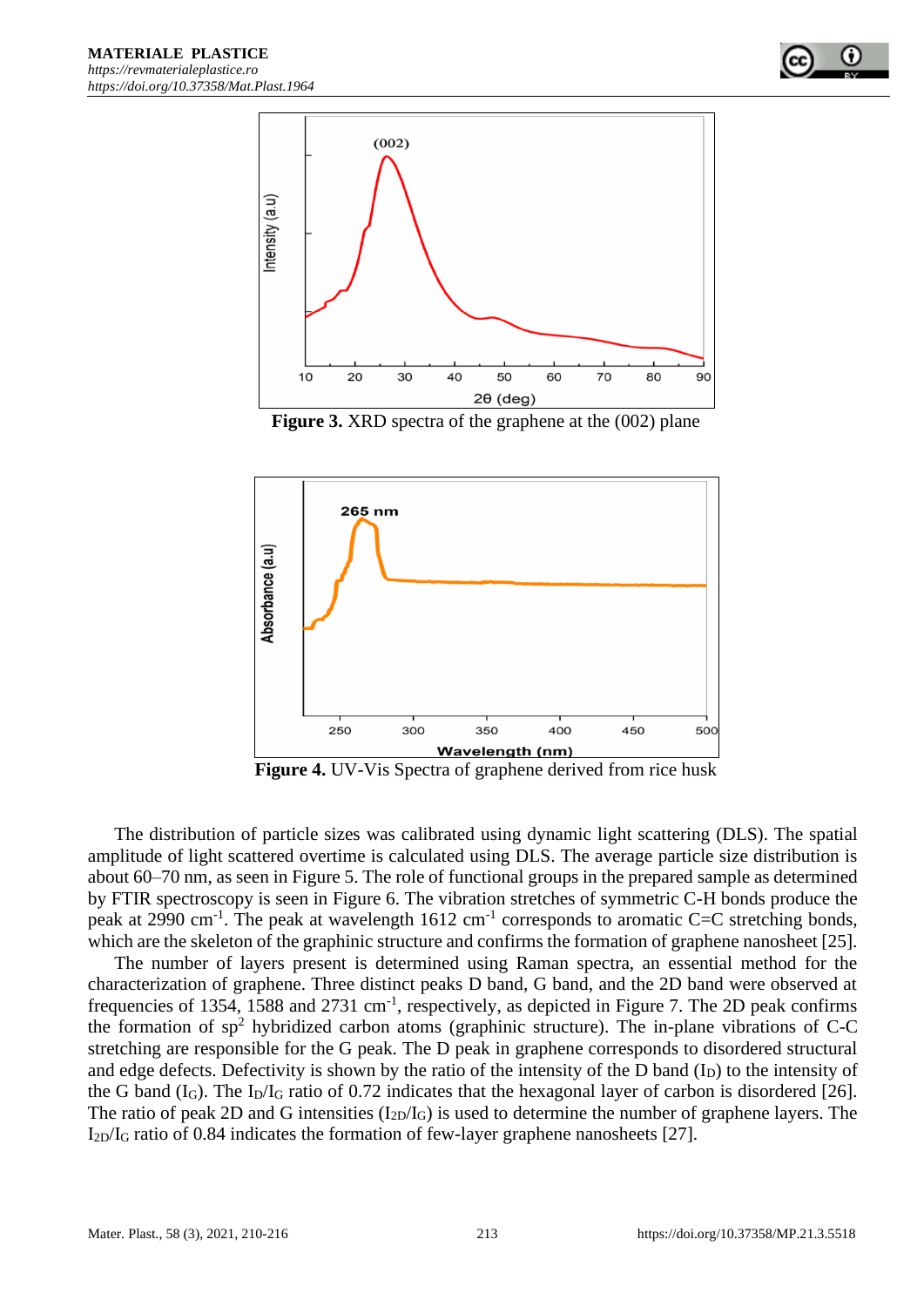





Figure 7. Raman spectra of the RHA derived graphene indicating the 2D, G and D bands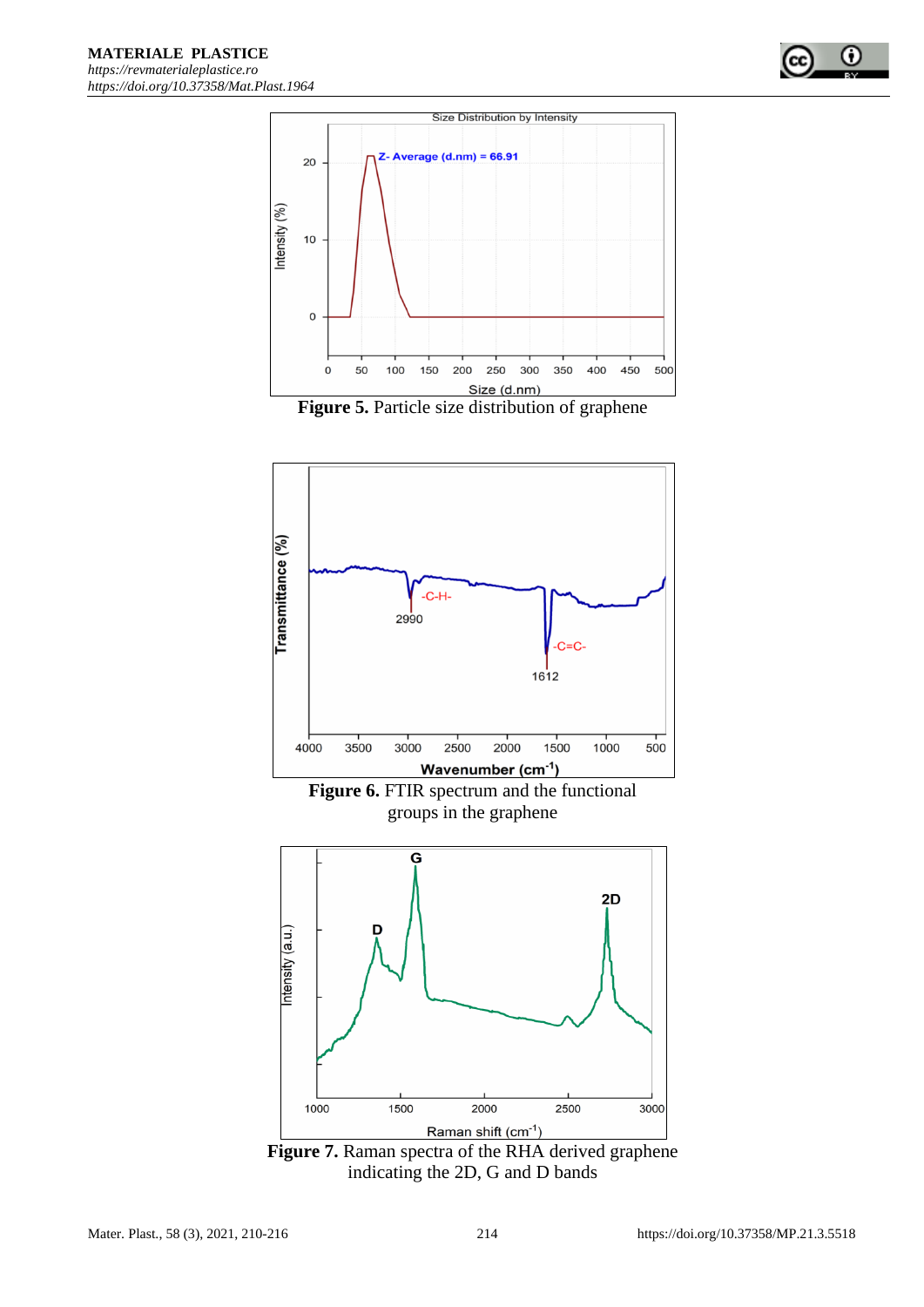## **4. Conclusions**

Graphene nanosheets were successfully synthesized by eco-friendly method from agricultural waste (RHA) employing chemical activation using KOH. FESEM reveals that sharp edges graphene flakes were formed. X-ray diffraction peak at  $26.3^{\circ}$  confirms the formation of graphinic structure. The presence of  $sp<sup>2</sup>$  carbon atoms can be seen in the UV-Vis spectra. Graphene nanosheets ranged in size from 60 to 70 nanometers. The backbone of the graphene structure formed in the FTIR spectra indicates the formation of graphene. The intensity ratios and peaks of Raman spectra reveal the presence of layered graphene with fewer defects. Thus, the graphene synthesized from agricultural waste RHA is a costeffective method producing high-quality graphene finding applications in many fields.

**Acknowledgements:** Authors would like to acknowledge the Department of Nanoscience and Technology, Bharathiar University for extending their FESEM facility established under the DST-PURSE Programme, Department of Nanoscience and Technology, Tamilnadu Agricultural University for extending their TEM and Raman spectroscopy facilities, Bharat Ratna Prof.CNR RAO research centre, Avinashilingam Institute for Home Science and Higher Education for Women for extending their XRD and FTIR spectroscopy facilities.

#### **References**

1.FU, X., XU, L., LI, J., SUN, X., PENG, H., Flexible solar cells based on carbon nanomaterials, *Carbon.,* **139**, 2018, 1063–1073.

2.ZHANG, Y., JIAO, Y., LIAO, M., WANG, B., PENG, H., Carbon nanomaterials for flexible lithium ion batteries, *Carbon.,* **124**, 2017, 79–88.

3.KUILA, T., BOSE, S., MISHRA, A.K., KHANRA, P., KIM, N.H., LEE, J.H., Chemical functionalization of graphene and its applications, *Prog. Mater Sci.,* **57**, 2012, 1061–1105.

4.ZHONG, Y. L., TIAN, Z., SIMON, G. P., LI, D., Scalable production of graphene via wet chemistry: progress and challenges, *Mater. Today.,* **18**, 2015, 73–78.

5.GUO, Z., SONG, L., CHAI, G.B., LI, Z., LI, Y., WANG, Z., Multiscale finite element analyses on mechanical properties of graphene-reinforced composites, *Mech. Adv. Mater. Struct.,* **26**, 2019, 1735– 1742.

6.CHEN, L., LI, J., CHEN, Z., GU, Z., YAN, L., ZHAO, F., ZHANG, A., Toxicological evaluation of graphene-family nanomaterials, *J. Nanosci. Nanotechnol.*, **20**(4), 2020, 1993-2006.

7.ZANDIATASHBAR, A., LEE, G.H., AN, S.J., LEE, S., MATHEW, N., TERRONES, M., HAYASHI, T., PICU, C.R., HONE, J. AND KORATKAR, N., Effect of defects on the intrinsic strength and stiffness of graphene, *Nat. Commun.,* **5**, 2014, 3186.

8.KONSTANTATOS, G., BADIOLI, M., GAUDREAU, L., OSMOND, J., BERNECHEA, M., DE ARQUER, F.P.G., GATTI, F., KOPPENS, F.H., Hybrid graphene-quantum dot phototransistors with ultrahigh gain, *Nat. Nanotechnol.,* **7**, 2012, 363–368.

9.MAO, S., PU, H., CHEN, J., Graphene oxide and its reduction: modeling and experimental progress, *RSC Adv.,* **2**, 2012, 2643–2662.

10.LEE, H., CHOI, T.K., LEE, Y.B., CHO, H.R., GHAFFARI, R., WANG, L., CHOI, H.J., CHUNG, T.D., LU, N., HYEON, T., CHOI, S.H., A graphene-based electrochemical device with thermoresponsive microneedles for diabetes monitoring and therapy, *Nat. Nanotechnol.* **11**, 2016, 566–572.

11.PAPAGEORGIOU, D. G., KINLOCH, I. A., YOUNG, R. J., Mechanical properties of graphene and graphene-based nanocomposites, *Prog. Mater Sci.,* **90**, 2017, 75–127.

12.WU, Y. H., YU, T., SHEN, Z. X., Two-dimensional carbon nanostructures: Fundamental properties, synthesis, characterization, and potential applications, *J. Appl. Phys.,* **108**, 2010, 071301.

13.SU, C.Y., LU, A.Y., XU, Y., CHEN, F.R., KHLOBYSTOV, A.N., LI, L.J., High-quality thin graphene films from fast electrochemical exfoliation, *ACS Nano,* **5**, 2011, 2332–2339.

14.LOTYA, M., KING, P. J., KHAN, U., DE, S., COLEMAN, J. N., High-concentration, surfactantstabilized graphene dispersions, *ACS Nano,* **4**, 2010, 3155–3162.